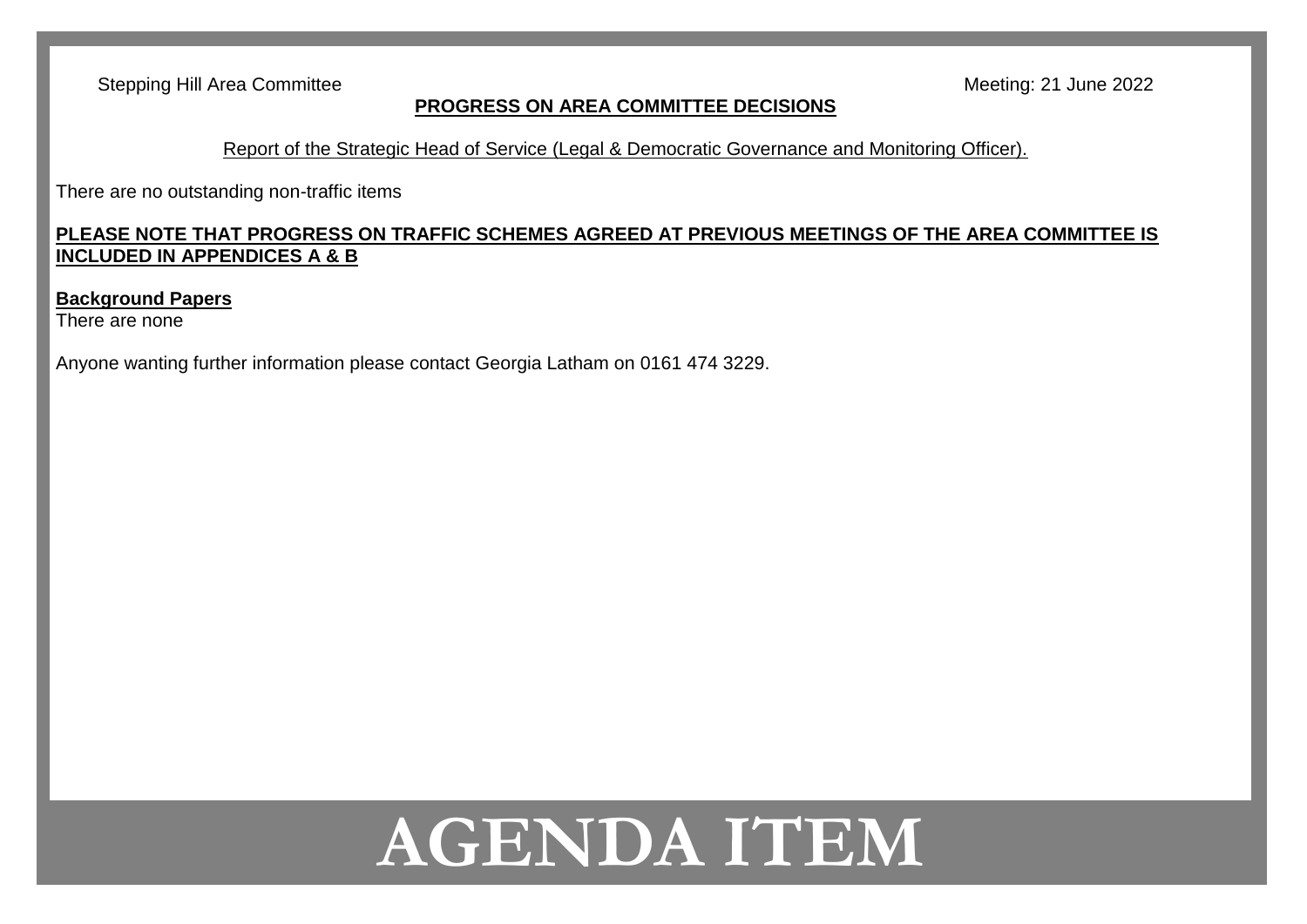| <b>Road</b>                                             | <b>Ward</b>      | <b>Description - Brief</b>                                                                                       | <b>General Comments</b>                                        |
|---------------------------------------------------------|------------------|------------------------------------------------------------------------------------------------------------------|----------------------------------------------------------------|
| <b>Claremont Road</b>                                   | Stepping<br>Hill | Revoke mandatory disabled bay                                                                                    | to be legally advertised by Aug 2022                           |
| <b>Kennerley Road</b>                                   | Stepping<br>Hill | Petition for traffic calming/20mph                                                                               | <b>Legal Advertising Stage</b>                                 |
| <b>Fulmar Drive</b>                                     | Offerton         | Revoke existing waiting restrictions                                                                             | Officer investigating options                                  |
| Hempshaw Lane - Battersby<br><b>Hat Works Site</b>      | Manor            | TRO' as part of the redevelopment                                                                                | TRO revocations expected Aug 22.<br>Highway Team will confirm. |
| On Street car sales - various                           | Stepping<br>Hill | Report to AC on enforcement available in<br>respect of car sales/repair on public<br>highway                     | Report required                                                |
| Stockport School, Lake<br>St/Sandhurst Rd/Mile end lane | Stepping<br>Hill | Proposed traffic/road safety improvements<br>around school site                                                  | Works to be ordered to implement TRO                           |
| <b>School Street</b>                                    | Hazel<br>Grove   | Issues with traffic queuing across exit<br>(Access Road to MacDonalds).                                          | Investigations on-going                                        |
| <b>Crescent Park &amp; Crescent Way</b>                 | Stepping<br>Hill | Upgraded and new Street Name plates to<br>resolve confusion due to layout.                                       | Works ordered                                                  |
| <b>Bean Leach Drive</b>                                 | Offerton         | Vehicles parking on junctions / bends and<br>damaging grass verges.                                              | Officer to draw up options                                     |
| <b>Chetser Road</b>                                     | Hazel<br>Grove   | Speeding concerns around Shepley Drive                                                                           | ATC to be ordered - March 22                                   |
| <b>Bakewell</b>                                         | Hazel<br>Grove   | <b>ATC</b>                                                                                                       | ATC orderd Feb 22                                              |
| <b>Brookland</b>                                        | Hazel<br>Grove   | <b>ATC</b>                                                                                                       | ATC orderd Feb 22                                              |
| Dunvegan Road                                           | Hazel<br>Grove   | Pedestrian dropped crossing across<br>junction between 21 and 25 Dunvegan road<br>to facilitate mobility vehicle | New Scheme                                                     |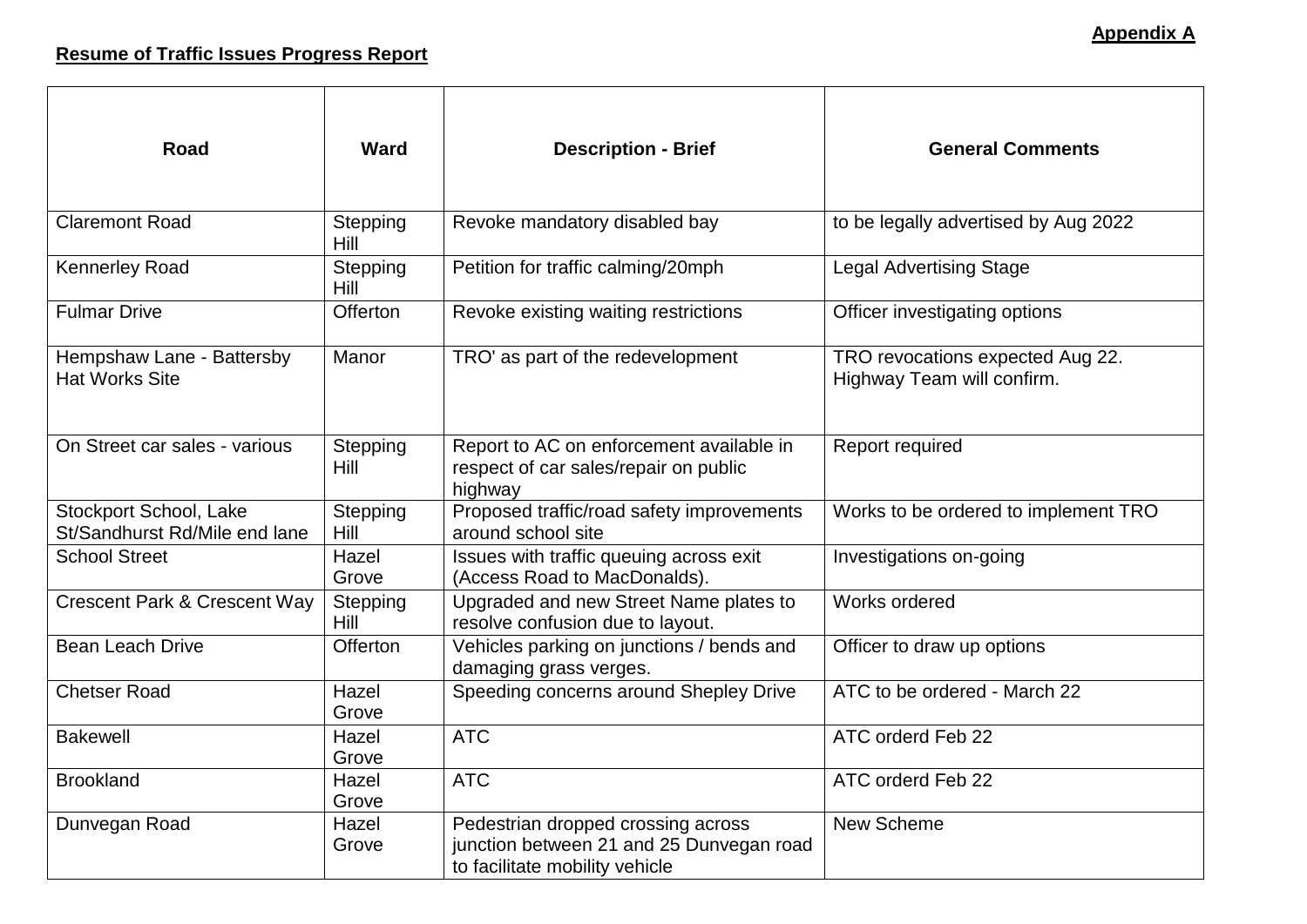| <b>Arundel Ave Shops</b>                | Hazel<br>Grove   | Dropped kerbs to facilitate mobility vehicle<br>parking access          | Refer to report                                                 |
|-----------------------------------------|------------------|-------------------------------------------------------------------------|-----------------------------------------------------------------|
| <b>Catherine Street</b>                 | Hazel<br>Grove   | Dropped kerbs to facilitate mobility access                             | Refer to report                                                 |
| Marple Road                             | <b>Offerton</b>  | Marple Road at junction of Shearwater,<br>request for left turn pocket. | Put on hold due to issue with the wall on<br>Marple Road and UU |
| <b>Knypersley Road</b>                  | Offerton         | Investigate traffic calming                                             | Put on hold due to the all members 20mph<br>review.             |
| <b>Fulstone Mews</b>                    | Stepping<br>Hill | TRO to prevent footway obstruction.                                     | Reviewing consultation responses                                |
| <b>Hazelwood Road</b>                   | Hazel<br>Grove   | DYL and disabled bay near shops.                                        | <b>Legal Advertising Stage</b>                                  |
| <b>Alldis Street</b>                    | Stepping<br>Hill | Upgrade SYL to DYL                                                      | Discussions on-going about this location.                       |
| The Fairway                             | <b>Offerton</b>  | <b>TRO</b> anomaly                                                      | <b>Legal Advertising Stage</b>                                  |
| St Philips RC School, Half<br>Moon Lane | <b>Offerton</b>  | DYL and consolidate school zig-zags.                                    | Refer to report                                                 |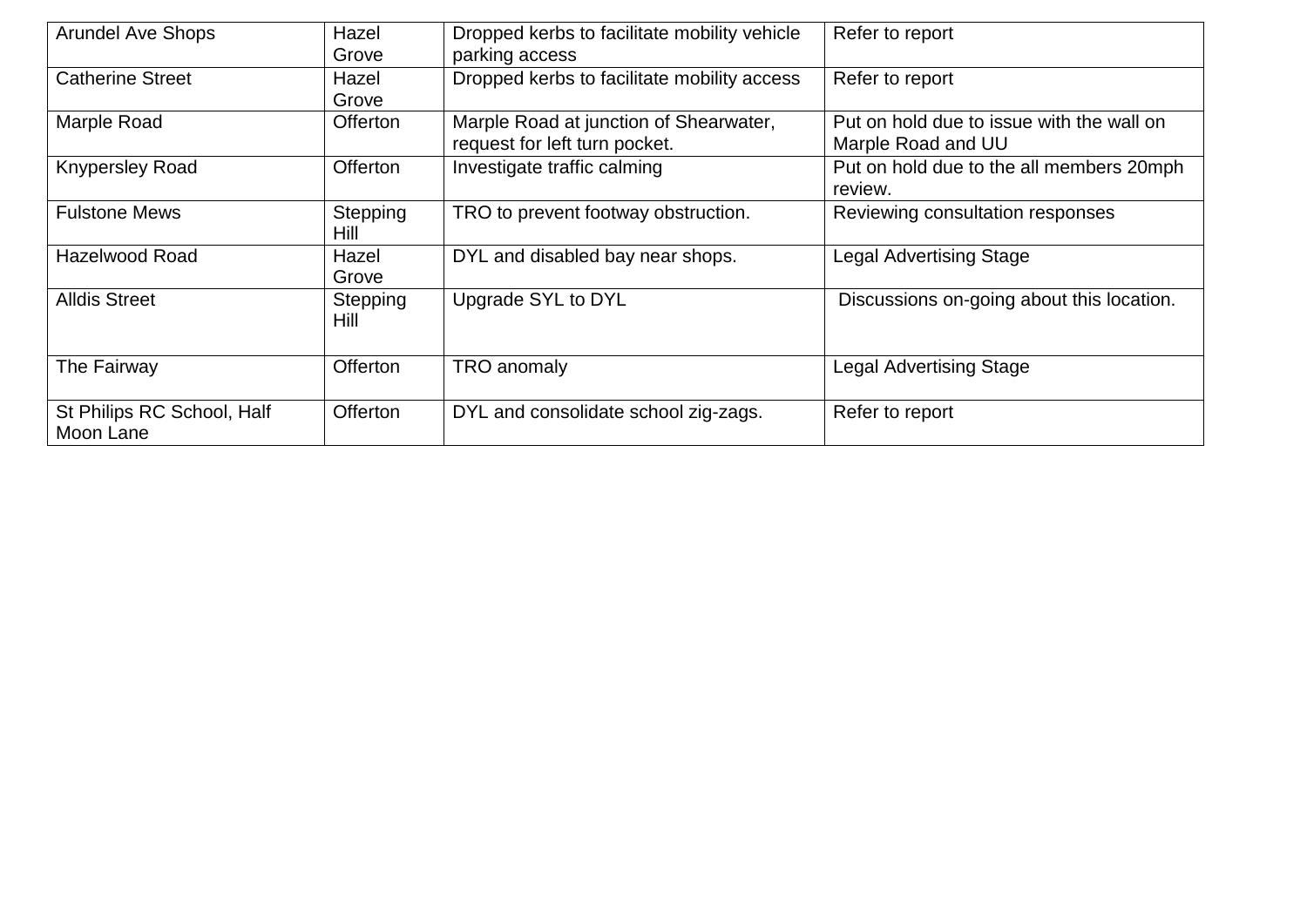#### **Appendix B**

| <u>Area Flexibility Funding 2022/23</u>                                                                                                                                              | £                        | <b>Date Approved</b>                                         |
|--------------------------------------------------------------------------------------------------------------------------------------------------------------------------------------|--------------------------|--------------------------------------------------------------|
| General                                                                                                                                                                              |                          |                                                              |
| Amount Available 2022/23 (inc. £8,120.471 underspend from 2021/22)                                                                                                                   | 17,120.47                |                                                              |
| <b>Grants Made</b>                                                                                                                                                                   |                          |                                                              |
| Capesthorne Road Jubilee Street Party Organisers<br><b>Hazel Grove Carnival Association</b><br><b>Chatsworth Road Jubilee Party Organisers</b><br><b>Bosden Farm Community Group</b> | 600<br>840<br>300<br>490 | 5 April 2022<br>5 April 2022<br>13 April 2022<br>25 May 2022 |
| <b>Total Commitments</b>                                                                                                                                                             | 2,230                    |                                                              |
| <b>Total Uncommitted</b>                                                                                                                                                             | 14,890.47                |                                                              |